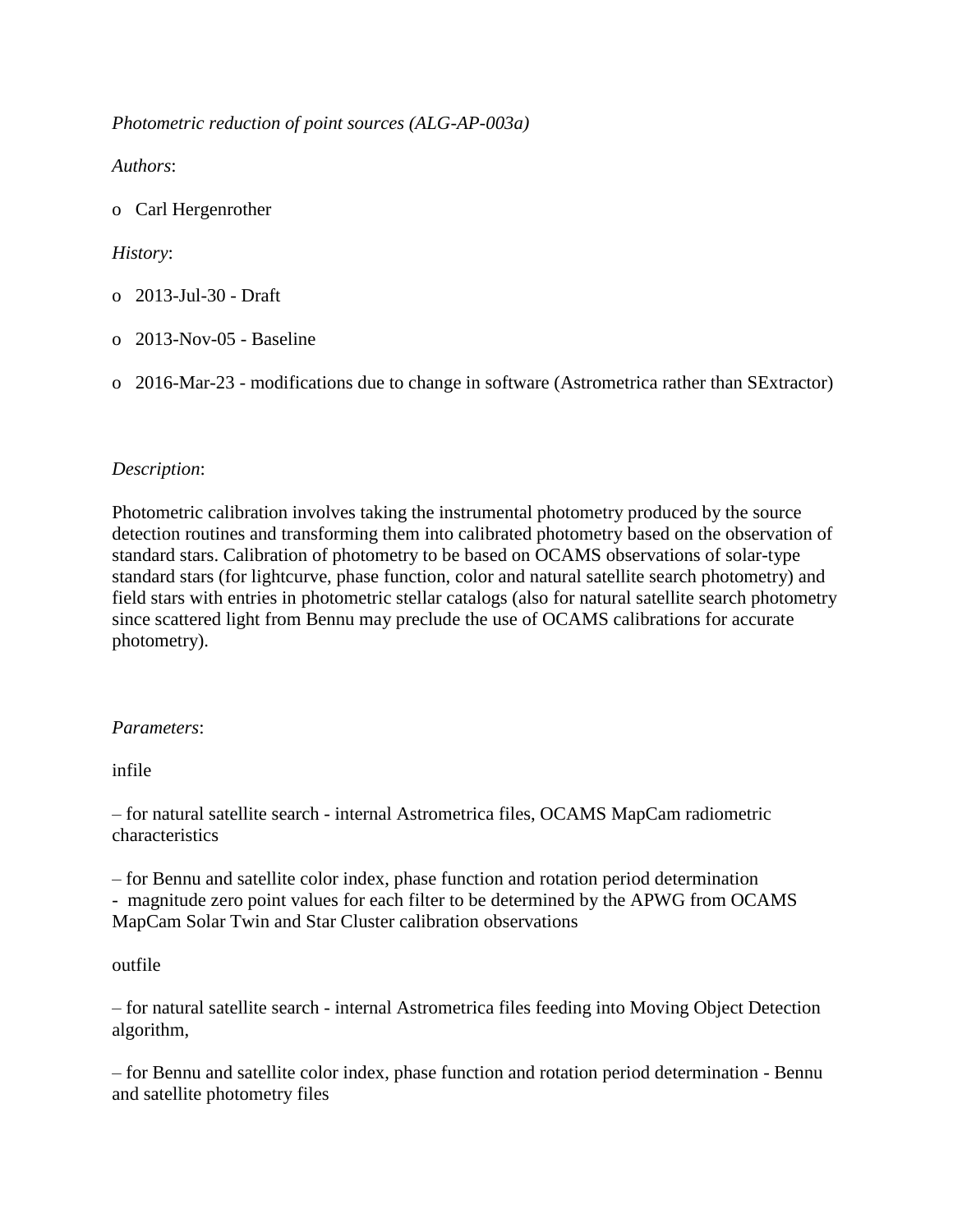*Algorithm equations:*

$$
flux = sum - (area * msky)
$$
  
\n
$$
mag = zmag - 2.5log10(flux) + 2.5log10(itime)
$$
  
\n
$$
error = sqrt(\frac{flux}{epadu} + (area * stdev^2) + (area^2 * \frac{stdev^2}{nsky}))
$$
  
\n
$$
mag_{err} = 1.0857 * \frac{error}{flux}
$$

where flux is the total amount of signal from Bennu or a natural satellite;

- area = the area of the photometric aperture in pixels;
- msky = the mean flux of each background sky;
- mag = the apparent magnitude of Bennu or a natural satellite;
- itime = integration time of an OCAMS exposure in seconds;
- error = the 1-sigma error of the flux;
- epadu = readout noise in electrons;
- stdev = standard deviation of the flux;
- nsky = number of pixels in the background sky annulus
- mag  $err =$  the 1-sigma error of the apparent magnitude.

#### *Proposed software:*

Astrometrica and IRAF will be used to obtain apparent and absolute photometry. Both tools are COTS products and have an extensive history of use supporting ground-based and space-based observation and analysis of astronomical point sources. Astrometrica was also used by the NASA Dawn mission in support of their search for natural satellites around the asteroid Vesta (McFadden et al. 2016). The algorithms used by Astrometrica for the photometric calibration of point sirces have been tested and proven over ~20 years of asteroid study. Since the software is